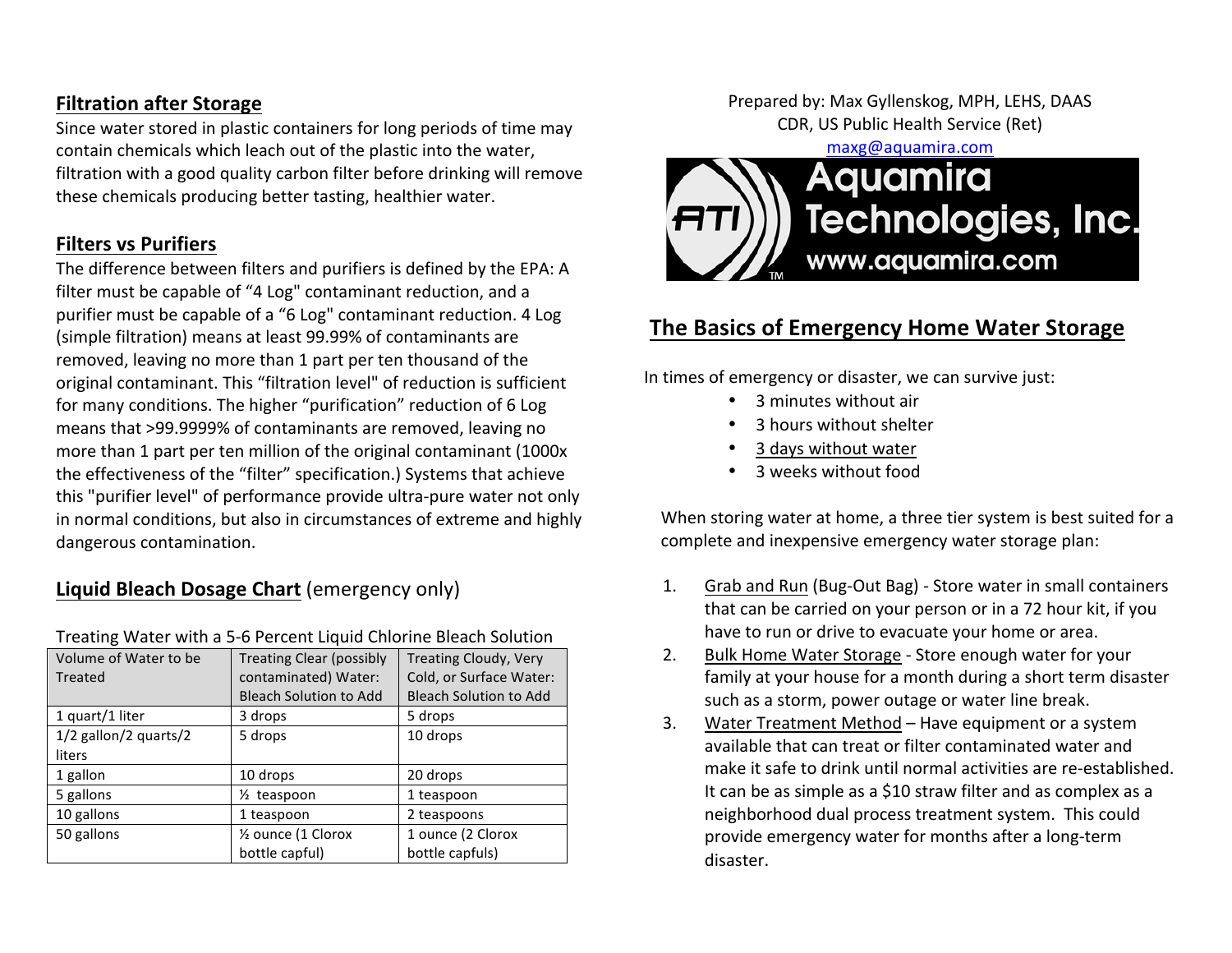**Treatment** – CDC states, "The most effective pathogen reduction method in untreated or poorly treated drinking water is a combination treatment, using the appropriate filtration and disinfection methods." Chlorine dioxide and a coconut carbon micro filter are best:

- Chlorine dioxide kills or inactivates the microorganisms, and
- Coconut carbon removes the excess chlorine and associated taste and odor. Micro filtration with **cyst removal** capability is very important for removing Cryptosporidium or Giardia in surface waters such as lakes and streams.

### **Prepare an Emergency Water Supply**

CDC Recommends:

- Storing 2 gallons of water per day for each person and each pet. You should consider storing more water than this for hot climates, for pregnant women, and for persons who are sick.
- Storing at least a two week supply of water for each person and each  $pet - 28$  gallons minimum/person/pet.
- Store chlorine dioxide or 5.25% unscented liquid household chlorine bleach (rotated annually) to disinfect your water and use for general cleaning and sanitizing.

**Note:** Caffeinated drinks and alcohol dehydrate the body, which increases the need for drinking water.

### **Water Containers** (Cleaning and Storage)

 $\checkmark$  Use **ONLY** commercial food-grade water storage containers

#### Before filling with safe water, use these steps to clean and sanitize **storage containers**:

• Wash the storage container with dishwashing soap and water and rinse completely with clean water.

- Sanitize the container by adding a solution made by mixing 1 teaspoon of unscented liquid chlorine bleach per quart of water, or 1 cup bleach in 5 gallons of water for large containers.
- Cover the container and shake it well so that the sanitizing bleach solution touches all inside surfaces of the container.
- Wait at least 30 seconds and then pour the sanitizing solution out of the container.
- Let the empty sanitized container air-dry before use OR rinse the empty container with clean, safe water that already is available.
- Then Fill the container with clean or treated water using a food quality hose which has been protected from contamination.

#### Avoid using the following containers to store safe water:

- Containers that cannot be sealed tightly.
- Containers that can break, such as glass bottles.
- Second-hand containers that have ever been used for any toxic solid or liquid chemicals (ie: old bleach containers).
- Second-hand plastic or cardboard bottles, jugs, and containers previously used to store milk or fruit juice.

#### **For proper water storage:**

- Label container as "drinking water" and include storage date.
- Keep stored water in a place with a fairly constant cool temperature.
- Do not store water containers in direct sunlight.
- Do not store water containers in areas where toxic substances such as gasoline or pesticides are present.
- Add a barrier between containers and concrete floors.

# **Treatment**

• Adding chlorine dioxide as the water is filling the container will assure bacteriological safety throughout the storage process. Carefully follow label directions for mixing and dosing.